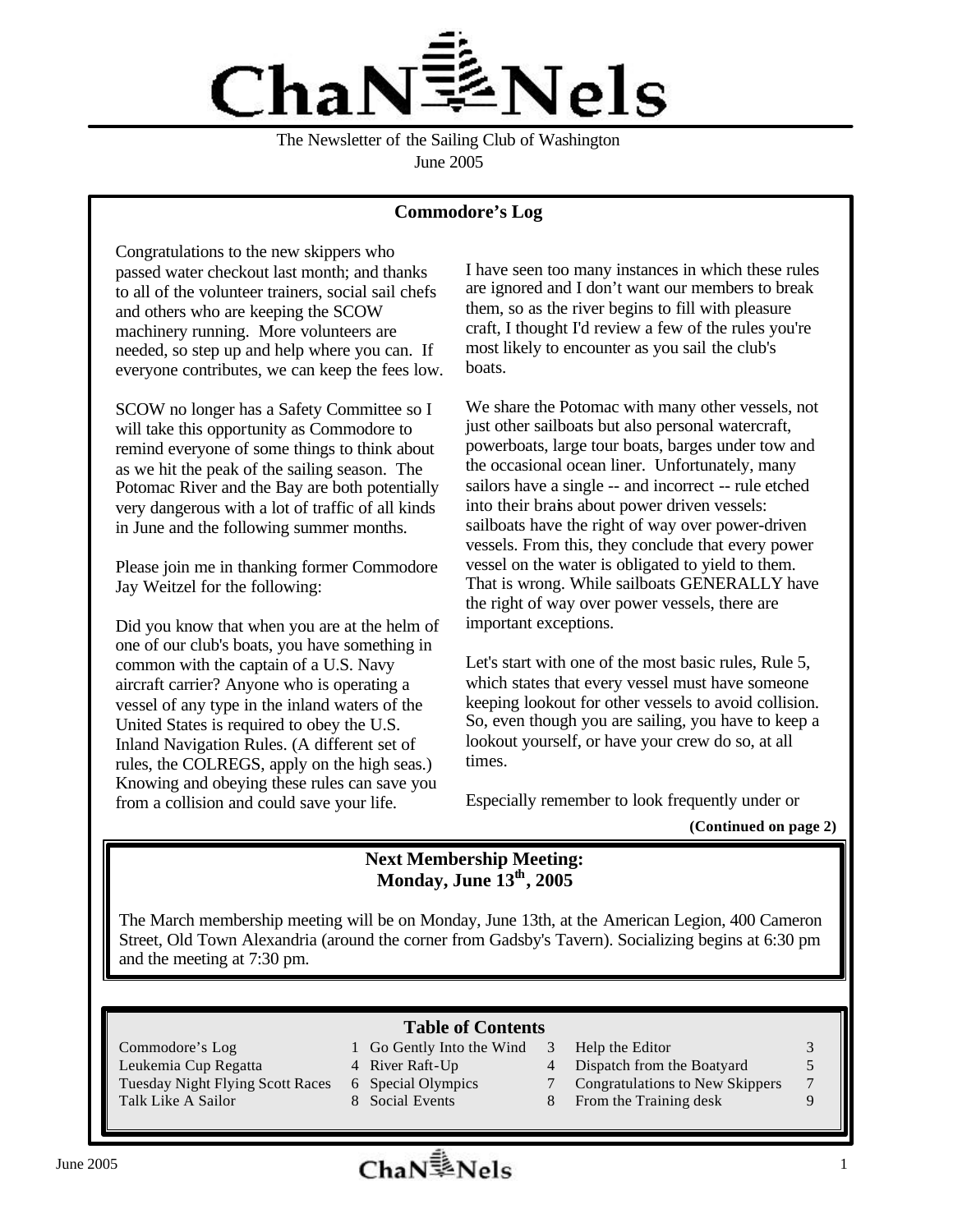#### **(Continued from page 1)**

around the jib, which blocks much of your view. If you fail to keep a lookout, and a collision occurs, you can be responsible for negligence, even if you collide with a powerboat.

Now, say you are keeping lookout and see a large vessel, perhaps the Spirit of Washington, coming down the Potomac River towards you. Well, prudence alone would suggest staying out of the way, because in a collision between a Flying Scot and the Spirit, those aboard the Spirit have a significantly higher chance of not being injured. In addition, here is one case in which the "sailboats always have the right of way over powerboats" notion is wrong. Rule 9 states that sailboats must not impede the passage of a vessel that is restricted by its draft to a narrow channel and also cannot cross that channel if doing so would impede a draft-restricted vessel. I spend a lot of time on that river and -- trust me on this -- the captains of the Spirit vessels and most other sightseeing vessels believe they are draft restricted and that the river channel is narrow. They will not hesitate to greet you with five short blasts (the "I don't have any idea what you are doing but you are in danger!" signal) if you even look like you're about to get in their way. By the way, Rule 9 also applies to traffic in the narrow channel from the Washington Sailing Marina to the river since many cruising boats with fixed keels can not leave that channel without running aground. Bear this in mind if you are sailing in or out of that channel.

Suppose instead you see a barge under tow approaching. Here, Rule 18 states that sailboats must give way to a vessel restricted in its ability to maneuver such as one that is towing. So, even though you are in a sailboat, the Inland Rules identify you as the "give-way" vessel and the vessel under tow as the "stand-on" vessel.

What if you are about to pass a powerboat from astern. Hmmm, enough wind on the Potomac to pass a powerboat? Well, I suppose it could happen with a strong wind in a no-wake zone. And, if it does, guess what? The powerboat is the stand-on vessel under Rule 13 because any vessel overtaking another has to stay clear of the boat being overtaken. If you are not sure if you're overtaking that boat, Rule 13 requires you to act as if you are.

If you are the give-way vessel in any situation, Rule 16 requires you to take "early and substantial action to keep well clear." Rule 8 requires that any action to avoid collision be "positive," "made in ample time" and "large enough to be readily apparent to another vessel." There is a very important reason for these requirements -- your movement sends a signal to the stand-on skipper on what he should do. Rule 17 requires the skipper of the stand-on vessel to maintain course and speed. If you are not doing anything because, for example, you didn't keep a lookout or don't know the rules, Rule 17 is causing the vessels to come closer to collision. Rule 17 addresses this by stating that, as soon as it becomes apparent to the stand-on vessel that the give-way vessel is not obeying the rules, the stand-on vessel may maneuver to stay clear; and, if collision cannot be avoided by action of the give-way vessel alone, the stand-on vessel must take action to avoid collision.

Now, suppose you are the give-way vessel and you decide to hold your course until the very last second so you can "duck" behind the stern of the stand-on vessel. The skipper of the stand-on vessel does not know your intentions. All that the skipper of the stand-on vessel sees is another vessel on a collision course that is

**(Continued on page 3)**

Captained charters on the Chesapeake Bay with discounts to club members. http://www.sailseanchai.com/ P.O. Box 71 Galesville, MD 20765-0071 (301) 503-1101

ChaN<sup>1</sup>>Nels

can also be read at: www.scow.org. Submit articles to channels@scow.org

by the  $15<sup>th</sup>$  of every month. Use any means, but email is preferred. If you would like a copy of the 2005 ChaNNels editorial calendar, please request via email to channels@scow.org or in-person at the next meeting. *Diana Combs, Editor Chris Chubb, Layout Editor*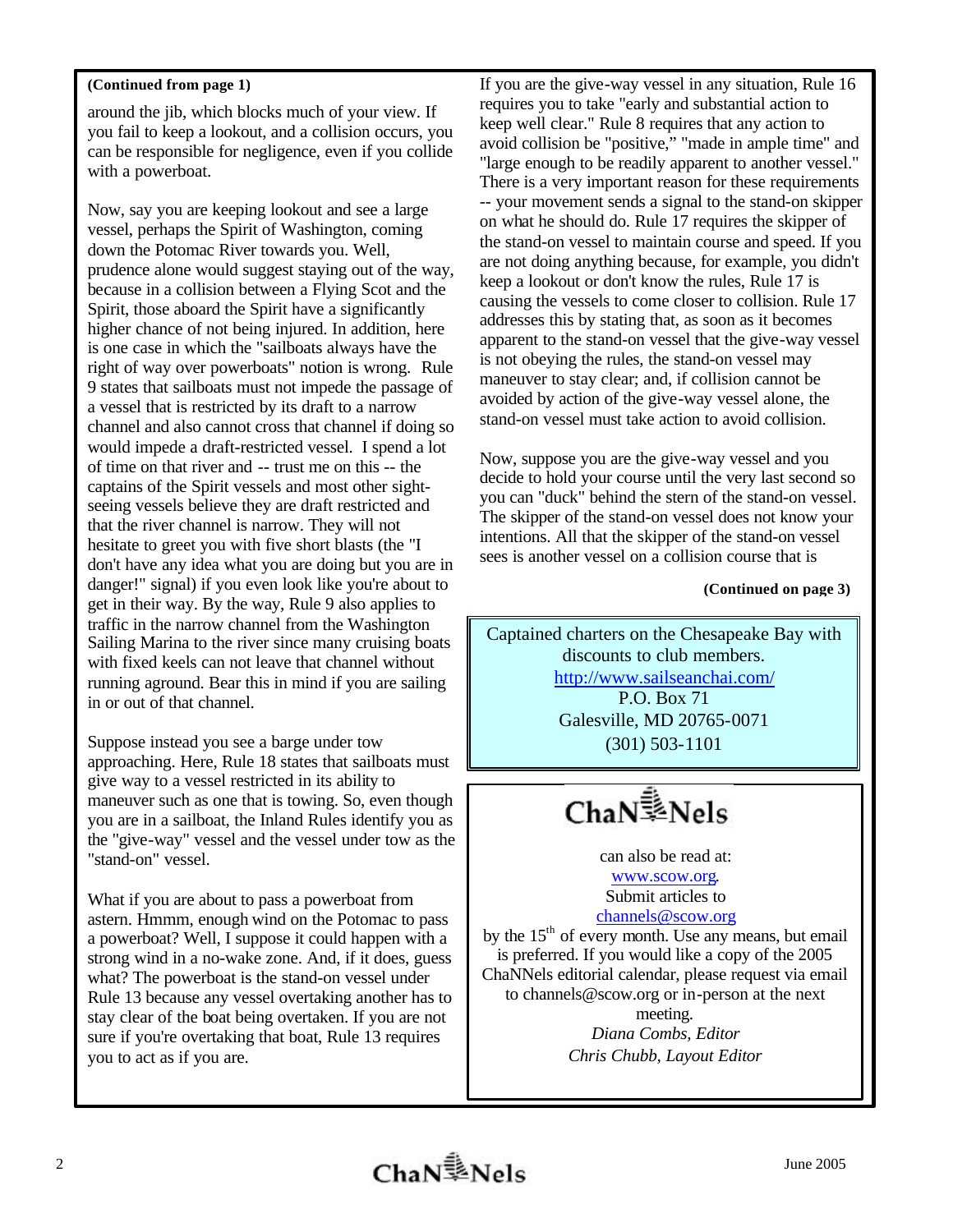### **(Continued from page 2)**

failing to take appropriate action to stay clear. At the last minute, as required by Rule 17, the stand-on vessel turns to avoid the certain collision. At that very same instant, the give-way vessel executes the "ducking" maneuver. It is possible that the new courses of both vessels could put them on a collision course with absolutely no time or space left to maneuver. That accident would have occurred because of the stand-on vessel's failure to follow Rules 8 and 16.

A few years ago, SCOW had as a speaker the captain of a large sea-going vessel. He had two comments about small boats: (1) He can't see you. (2) If he can, he can't do anything about it. Keep that in mind when you encounter a large vessel on the river. Don't assume that the skipper of any other vessel of any size -- be it power or sail -- is keeping a lookout, knows the rules of the road, or will take the necessary action. As Rule 7 cautions, if there is any doubt as to the risk of collision, that risk is deemed to exist. Obey the rules, and treat other boaters with courtesy and respect. Remember, we are flying the SCOW burgee and our club's name is on our sails. You actions will help promote SCOW's reputation as a club of safe and courteous sailors.

#### *Fair winds.*



# **Go Gently Into the Wind**

Last month we talked about snuggling up for speed. The goal then was to get the transom out of the water to stop the drag from the water suction on the flat transom.

Now we can focus on the second biggest source of drag and that is steering with the rudder.

When beating to windward the rudder and centerboard (or Keel) are actually a good source of lift to windward. Both can be a major source of drag if you stall either one in their movement through the water.

Any time you move the tiller it generally creates drag and turbulence through the water. A little weather helm generates lift, excessive weather helm stalls the rudder and creates drag.

Rapid tacks are also great ways to slow the boat down as the good boat speed to windward is sacrificed to rudder stall on a excessively rapid turn.

So do everything you can to optimize weather helm for lift not drag:

- 1. Keep the crew weight centered around the center board.
- 2. Sail the boat flat ( 10 deg max angle of heel for a FS) -- this should accomplish much of 3 below.
- 3. Balance the sail trim to get weather helm at a light 4 degrees off-center.
- 4. Trim sails for efficiency.

Start into the tack from a powered up, close-hauled position and gently ease into the tack with in increasing angular change as the momentum falls off. If you slam the rudder over to make a quick tack you will slow a dingy style boat down considerably.

# **Help the Editor**

The Editor has learned from a few snafus last month that without help from you, she will make mistakes that will hold-up ChaNNels production. Therefore, to facilitate the production of SCOW, please follow the following "Keys to Article Submission." Thanks!

Keys to Article Submission

- 1. When you e-mail the article, entitle it: **article submission**
- 2. When you submit photos for the newsletter, always include the names of people in each photo.
- 3. Submit your article by the  $15<sup>th</sup>$  of the month
- 4. Submit a full, written-out article
- 5. Submit your articles to ChaNNels@scow.org

Thanks!

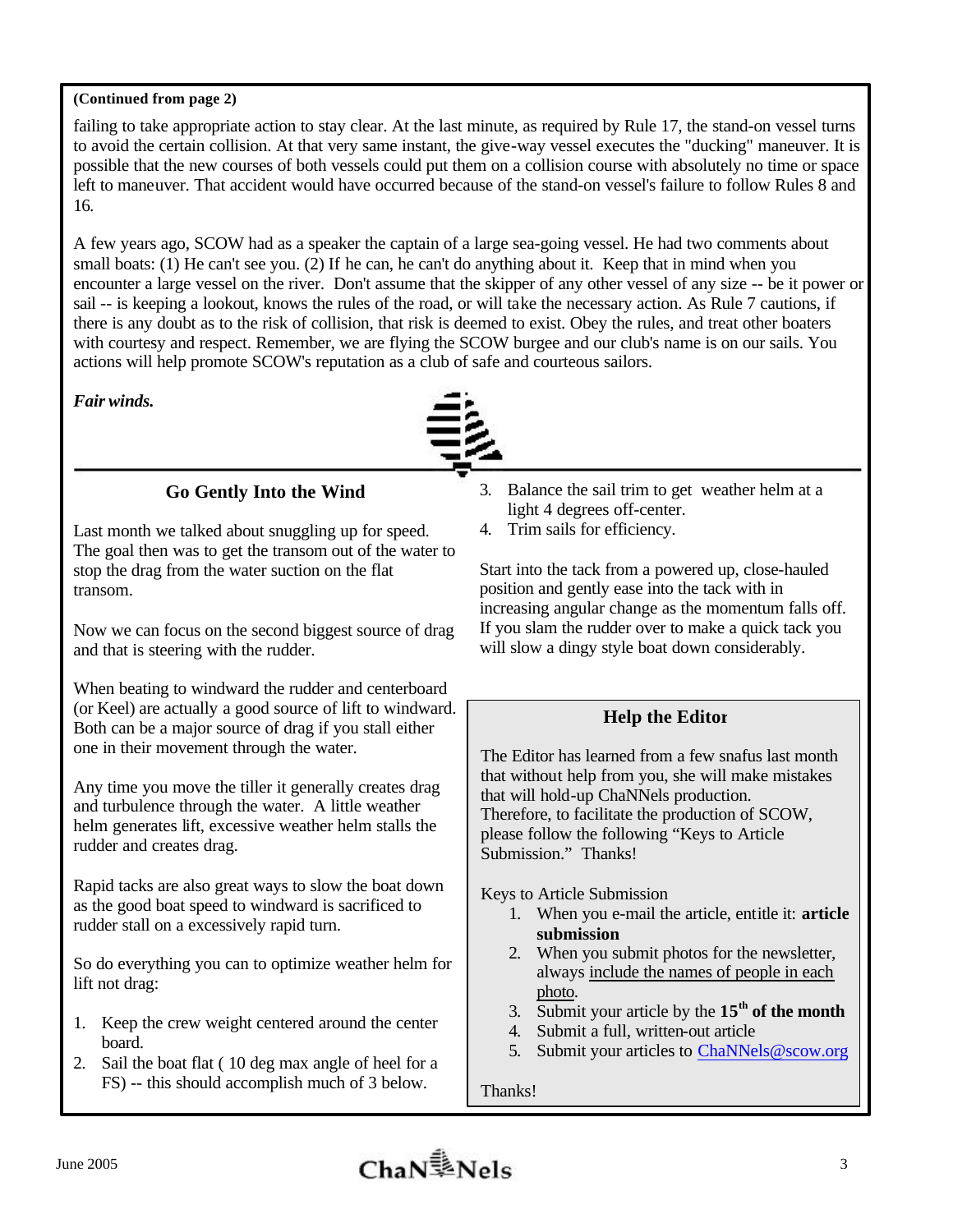#### **SCOW Again To Participate in the Leukemia Cup Regatta** *Bill Patton, Vice Commodore*

Each year SCOW participates in two charitable events, the Special Olympics races and the annual Leukemia Cup Regatta. To help introduce and promote the Leukemia Cup Regatta, the May meeting featured Lauren Hospital of the Leukemia & Lymphoma Society. This year the Leukemia Cup Regatta will be held September 9-10 at the Washington Sailing Marina.

Lauren provided SCOW with a history of the Regatta and explained how the Leukemia & Lymphoma Society relies on volunteers to help reach out to the community and raise funds. The Leukemia Cup is an event that is fun, a great way to get involved with The Leukemia & Lymphoma Society and also a way to get out on the water and sail. The Leukemia & Lymphoma Society hosts such a sailing event at 40 national chapters. This past year the National Capital Area Chapter Regatta celebrated its  $11<sup>th</sup>$  Anniversary and raised over \$185,000.

The Leukemia Cup Regatta kickoff party takes place at the Mount Vernon Yacht Club on Sunday June 5<sup>th.</sup> Partygoers enjoy a cookout, Mount Gay Rum, pre-register for the Regatta, learn fund raising tips from previous sponsors and meet the Honorary Skippers-young survivors of blood cancers.

Another pre-regatta event will occur later in the summer, as part of "Marina Day" on August 13th at Washington Sailing Marina. SCOW's Tom Hannan is organizing a "Bosum's Sale" which is a sailor's flea market/tag sale. Current and former boat owners can donate some of that equipment they are not using and want to clear out of space in garages, basements, and closets. All proceeds from the sale will be donated to the Leukemia Cup. There are also some preliminary plans to organize Thursday night social sales so that all proceeds for the evening will go to the Leukemia Cup Regatta.

SCOW is a great way to meet other people who share a love for the water and find a way to get out and sail. Participating in the Leukemia Cup Regatta by fund-raising and attending one or more of these events can lead to those encounters and opportunities. For more information including how to participate in on-line fundraising contact Lauren Hospital at 703-960-1100 or HospitalL@dc-cap.luekemia -lymphoma.org.

# **River Raft-Up Conquers Stormy Weather**

*George Umberger*

Eleven fearless souls took to sea on Sunday May 15 for fine dining on SCOW's first River dinner cruise of the season. Despite cloudy skies, scattered raindrops and threatened thunderstorms, the intrepid sailors overcame all odds, and the skies cleared for some casual sailing up and downriver and then rafting to enjoy specially prepared entrees contributed by each crew member. Not ones to challenge the forecast, skippers elected to play it safe and stay close enough to Port in order to duck in if storms developed, rather than raft-up in Smoot's Cove as originally planned. After a couple hours of afternoon sailing, runaground drills, and reefing maneuvers, the raft was held in the Lagoon with three vessels; Tamarisk, Rebecca and Psycho, and eleven hungry-thirsty crew members aboard. SCOW and Officers' Burgees were flying, a light breeze was rustling the shore trees, the wine was uncorked, the beer barrel tapped, and elaborate dishes were served up from the kitchens of

members. All sailors returned to Port with wellsatisfied appetites and smiles on their faces. Raftmaster George Umberger credited the improved weather conditions to the several dauntless new member-sailors who joined up despite the threatened storms.



**River Raft-up crew**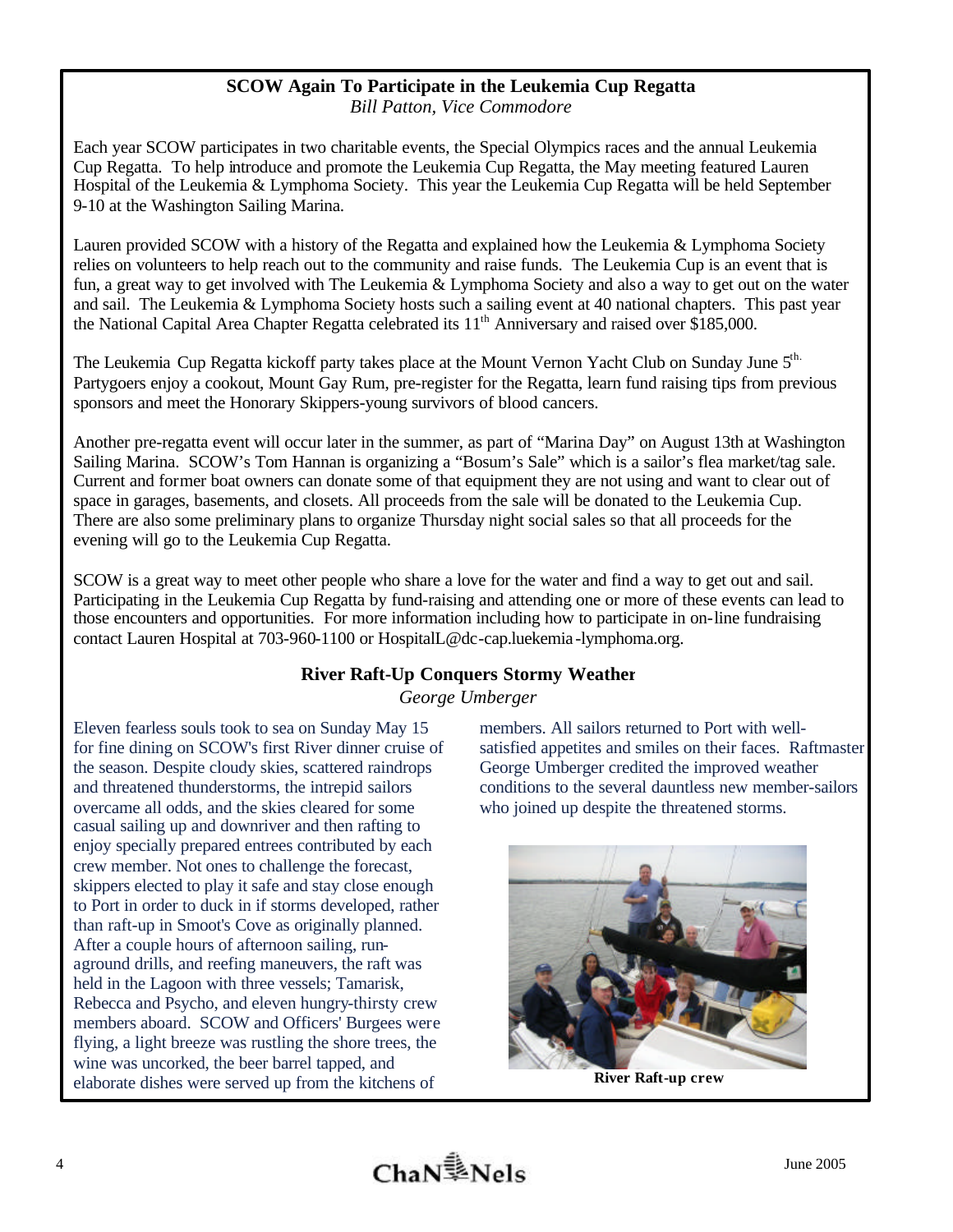# **Dispatch from the Boatyard**

*Lynne Russillo, Maintenance Director*

There's nothing quite so fine as going down to the marina on a crisp Spring day at the beginning of the season and opening the sail locker…oh no…layer upon layer of mouse nests. Mr. Wiggle would hibernate in the sail locker surely just the smell of snake would keep the mice away. Guess we'll try putting "Bounce" in the sail locker at the end of this season—which New Member Coordinator Melissa Ennis suggested doing as a mouse deterrent. Just hope the residual smell doesn't keep Mr. Wiggle from taking up residence the following Spring.

The lockers are all cleaned out and in ship shape; the old cruiser motors were sold to an ex-scower—(he belonged to the club 30 years ago).

The Scots are in good shape. Danschweida is all fitted out for spinnaker. She does not have a leak. A message went out that she was drawing water. However, a Board member took her out after that, and reported that she drew no water. Ergo, we concluded the water was due to a loose plug. Make sure that Scot plugs fit tightly when you put them in. If a plug fits loosely, turn the plug lever clockwise before snapping it up. This will tighten the fit.

Susie Q has a new outhaul (color coordinated).

Washington Sailing Marina's lift has been installed and Jan Earle and Bill Bernhards will be hauling the cruisers.

Psycho will be getting a new depth finder as her current one has bitten the dust.

Maintenance Day was a wash-out but fortuitously, we scheduled three rather than two maintenance days this year. The next one will take place on July 2. This is a wonderful opportunity for those of you who will be in town with a three-day weekend stretching ahead of you to have a lot of fun scrubbing and lubing the Scots.

Many thanks to everyone who pitched-in to help with maintenance (never-ending) chores.

Additional thanks to:

- **+** Jan Earle for printing, copying, and posting boat logs and bosun lists.
- **+** Doug Kelch for lots of odds and ends, I have yet to see his technique for tipping a Scot at the dock to get to the wind indicator.
- Mike Repass for wiring the trailer lights.
- **+** John Roland for everything.



**Tune-Up Regatta crew trying to simultaneously get organized and ignore the donuts. What sailors!**

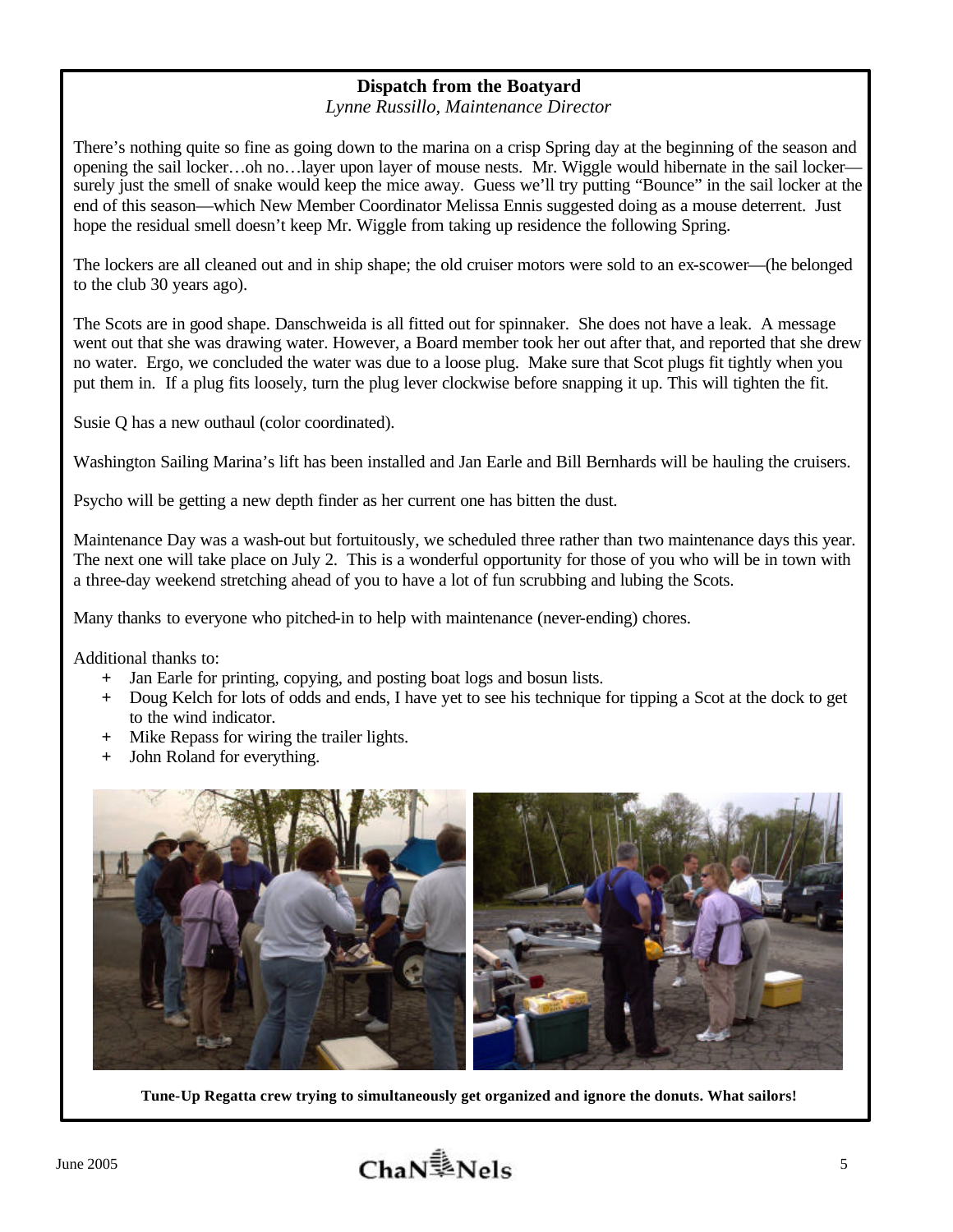## **SCOW Tuesday Night Flying Scott Races**

The Tuesday night Flying Scott races are informal races in which SCOW members and skippers can learn, practice, and develop their sailing and racing skills. Every attempt will be made to find a place as skipper, crew, or race officials for members that attend. This includes swapping crew between races and rotating turns at the tiller between events. Races start at 6:00 PM and will last until sunset or the wind stops. Members are asked to come as early as possible so that they can help launch and rig the boats. Racing will start at 6:00 PM with a skipper and crew meeting next to the cranes.

Since some of our members are new to racing, we are going to try to include an educational component to our races. As with all SCOW activities, we rely on our members to share their skills, expertise, and time to help others discover the fun of sailing. If you are interested in helping with the Tuesday night races, please contact Mike Murphy at racing@scow.org. We need skippers, crew, race officials, and members who can share their knowledge of sailing, rigging, boat trim, boat handling, and race tactics with other members on Tuesday nights.

#### *Race Signals*

Most races start with an air horn. The SCOW races will use the same signals use by PRSA for their race series. The following signals will be used:

- **+ Skipper Meeting Horn:** one sounds at 6:00 PM. Skippers and crew should meet at the crane area at this time. All skippers and crew should meet at the cranes to get information on the course for the evening, safety reminders, time of first race, and information about weather, tides, and sunset time.
- **+ 5 Minute Courtesy Horn:** one short sound five minutes before the race is scheduled to start. (Note: in many regattas where there is more than one class of boat participating, the 5 minute courtesy horn coincides with the starting signal for the preceding class. Therefore, read race instructions carefully.)
- **+ 4 Minute Warning Horn:** one short sound four minutes before the race starts.
- **+ 1 Minute Horn:** one long sound one minute before the race starts. Skippers and crew should prepare their approach and time their crossing of the starting for 60 seconds after this horn
- **+ Starting Signal Horn**: one short sound to start the race. If you have crossed the starting line early, the boat is required to completely re-cross the starting line before you can start racing.
- **+ General Recall Signal:** two short sounds indicate that all boats are being recalled. Two short sounds also can indicate that the start of the race is being temporarily postponed. If the race is re-started, it will re-start with the 4 Minute Signal of one short sound.
- **+ Abandonment Signal**: three sounds indicate that the races are being abandoned. All boats should return to the docks. Races may be abandoned for a variety of reasons such as severe weather, safety conditions, or lack of daylight.

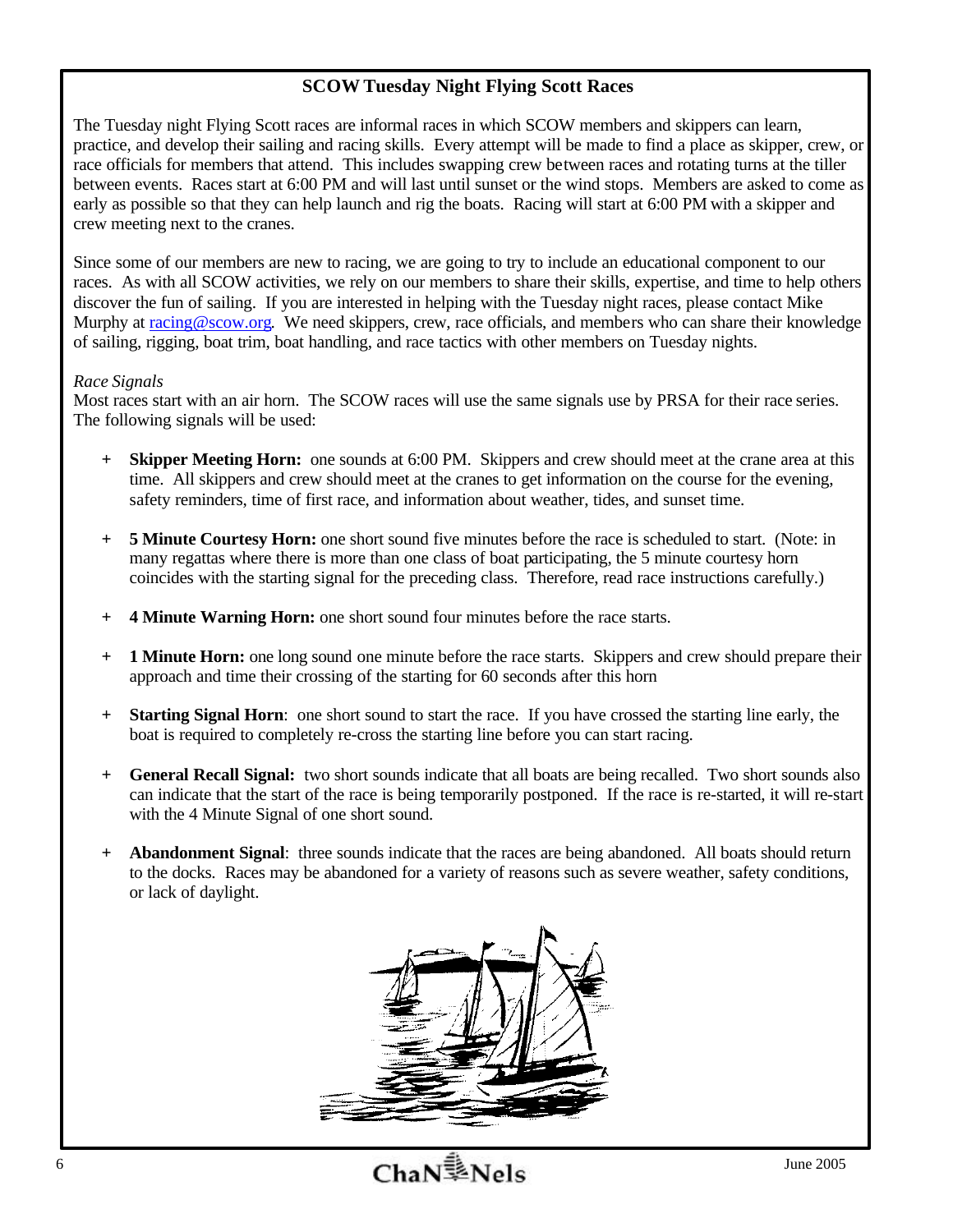

## **Second Call for Special Olympics** *Monika O'Connor*

The reviews are in, and this year's Special Olympics sailing events are sure to be a spectacular adventure for SCOW members and athletes alike. If you've never had the opportunity to participate in this wonderful, heartwarming experience, this is the year to do it!

SCOW skippers and crew volunteers are needed for any and all of the four Monday evenings in June to provide sailing experience and training for both new and returning athletes. Our participation is one month of three months of training for these athletes. Their training ends with the Virginia/Maryland Special Olympics Sailing Regatta in the last weekend of July at St. Mary's College in Maryland.

Here's the game plan:

Each Monday in June (6th, 13th, 20th, 27th), skippers, crew, and athletes (Special Olympic participants) convene at the Marina around 5:30 p.m.-5:45 p.m. for an evening of sailing, friendship, and fun. This year we will be sailing the 3 SCOW Flying Scots, 3 WSM Flying Scots, and two personally owned Flying Scots. Each boat will contain one skipper, one adult crew, and one/two athletes.

This is an ideal situation for new and returning skippers as well as experienced flying scot crew to tune up their sailing chops, enjoy an evening sail, and get to meet some remarkable athletes.

Email or call today, to sign up or ask more questions: monika@strategiquest.com (703) 593-4380.

### **Congratulations to New Skippers** *Dave Simpson*

Hello Sailors. May was a great month in terms of getting new skippers. We conducted water checkout on May 14th and it was a great success. Twelve skippers were successfully checked out, ten from the basic sailing class and two new members with previous sailing experience. I was trying to take the first day of water instruction from the cruiser course at the same time and was spread a little thin. Many thanks to Doug Kelch and Jan Earle for making sure everything went well when I wasn't able to be there. Also special thanks to our able checkout instructors Randy Glantz, Jan Van Der Meer, Liz Druening and Jeff Teitel for your time and patience. Kudos to Rob Langford for assuming social duties. Rob paid out of pocket for a lot of the chow he provided during the event and would not accept reimbursement. He also kept the reggae tunes coming and as always made a stunning fashion statement. We're pretty lucky to have a guy like that in this club. Most of all, congratulations are in order to the new skippers listed below:

| Barlow, William     |
|---------------------|
| Schowengerdt, Frank |
| Cheng, Henry        |
| Gan, Jenny          |
| Perez, Tina         |
| Fishman, Arveh      |

Kikel, David Glinsman, Matthew Munson, Chris Deerkoski, Leonard Kirschner, Christy David Reed

Well done!

I thought it prudent to mention safety on the docks. We've had three folks from the club fall into the drink off of the docks so far this year. Most of the docks around the marina are floating docks with some cabling underneath, a hazard in and of itself. It's very difficult to get back up on them if you find yourself in that cold water and ladders seem to be somewhat scarce. 'Nuff said. Also, Doug and I have gotten into the habit of checking out the reservation logs and noticed that the scots aren't getting used very much except of course for training. Go sailing for goodness sakes! Hope you're all having a great summer so far.

See you on the water.

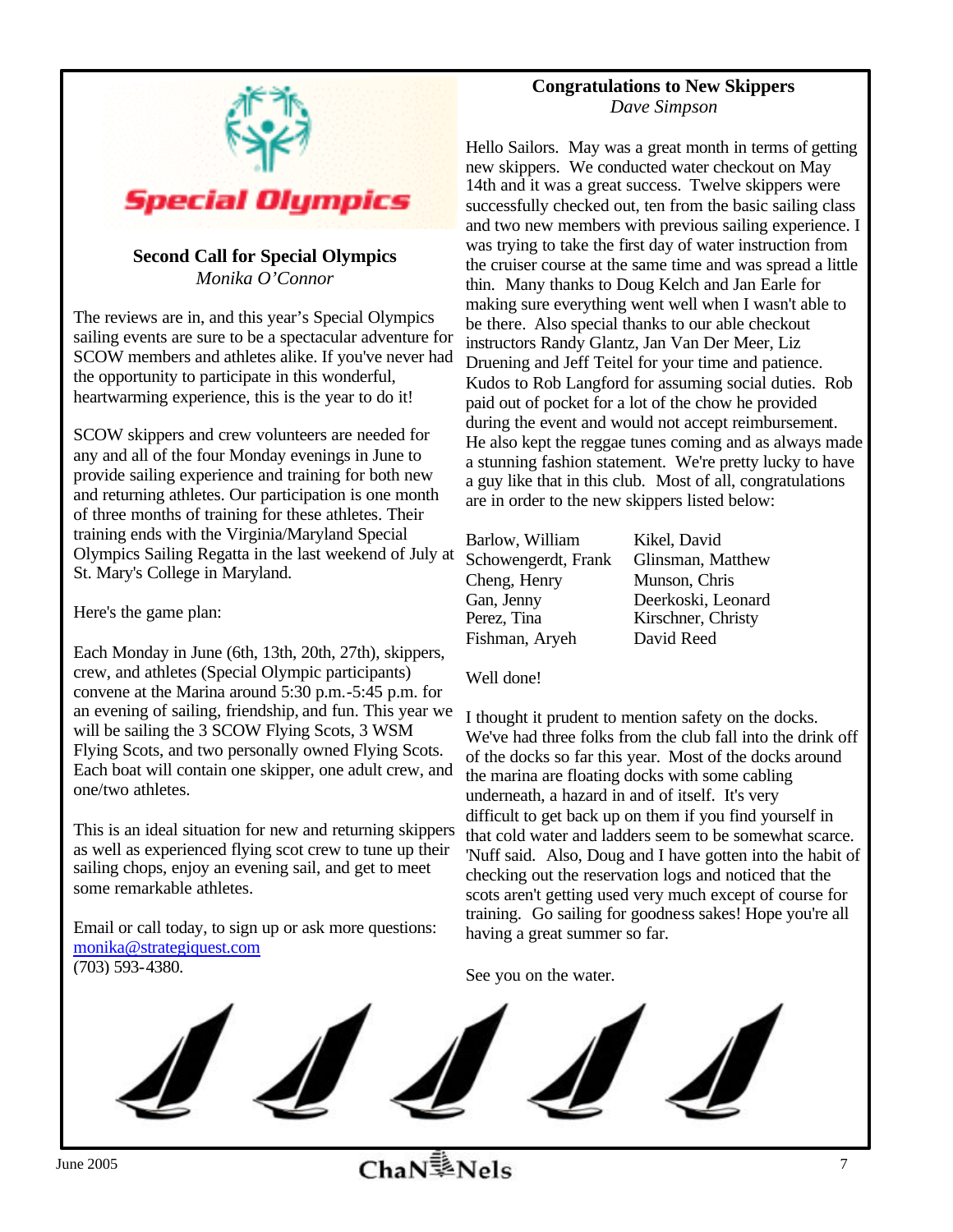### **Talk Like A Sailor** *Bill Patton-Vice Commodore*

Take me out to the ball game, take me out with the crowd….you know the rest. Baseball is back in Washington and at the time of this writing the "Nats" had a wining record and were drawing nice crowds to the ball park. This month we look at a few sailing terms that have found their way into our national past time.

The Nationals play in the Eastern Division of the National League. As a sea term, a league is an old measure of distance of three nautical miles. The term comes from the Latin term "leuga," a Gallic mile, and is still used in Scandinavian languages.

A few baseball teams have turned to sea terms for

## **Social Events**

Join us next Thursday at 6:30 or any Thursday through October 6. We meet at the Washington Marina, just south of National Airport on the George Washington Parkway. Donation for dinner is only \$5.00. There are still slots open to host a Social Sail so contact me at social@scow.org and we'll find a date that works for you. This is really a great way to meet club members and get more time on the water.

SCOW will participate in the  $24<sup>th</sup>$  Annual Alexandria Waterfront Festival, a two day event in Old Town on Saturday, June  $18$  and Sunday, June  $19<sup>th</sup>$ . The Alexandria Chapter of the American Red Cross hosts the Waterfront Festival each year as its major fundraising event. Tall ships music and entertainment and of course food will all be part of the fun. But that's not all! Over 60 booths of shopping with crafters presenting jewelry, pottery, glassware, woodwork, and textiles will be on display.

We will have an information booth at the Waterfront Festival and *we need volunteers* at the two or three hour shifts on Saturday, and Sunday. Hours of the Festival are Saturday 10am to 11pm and Sunday 10am to 7pm. Consider spending a few hours outside (not in a boat) to represent SCOW and share your enthusiasm for our club with the thousands of visitors expected to participate in this worthwhile event.

Be sure to check out the website www.scow.org for a complete calendar of racing, sailing and social activities in June!

their names. You either love or hate the perennial champion New York "Yankees." Other than the usual American meaning, Yankee was the name of a large jib topsail carried by some American racing yachts, copied and so named by the British. In my youth I hawked cold hot dogs and warm cokes as a vendor at Pittsburgh "Pirates" games. A Pirate is/was a sea-going renegade or robber. The word goes back, via French, to the Greek term "peirates," meaning attack.

President Bush threw the first "pitch" at the National's home opener followed by a first "pitch" strike by National's starter, Livan Hernandez. As a sea term, "pitch" is the fore-and-aft motion of a vessel. The term in this sense is from the Middle English term "pieche," of the same meaning, and could go back to Old English. Pitch also refers to the pine tar used to caulk and otherwise preserve the wood and cordage of older wooden vessels. This came from an Old English term "pic," and goes back to the Greek term "pissa," pine tar. Finally, pitch refers to the angle of a propeller blade to its axis. Scott skippers don't like to talk about motors and propellers but our cruising boats, one of which is a Yankee Dolphin are both equipped with motors that rely on propeller pitch to maneuver around the docks and navigate the channel on the river. The word probably came from the Middle English term "picchen," meaning angle.

Lastly, fans will no doubt see the Nationals lay down a few "bunts" this summer to move runners around the bases. As a sailing term a bunt refers to the body of a sail, especially a square sail. The term is also a verb, said of a sail when bunched up for furling. Its origin is the Old English word byndel, meaning bundle.

So root, root, root for your home team this summer, and make time to go sailing. See you at a Tuesday night race or a Thursday night social sail.

Definitions taken from: "Sea Terms" by John G. Rogers, Mystic Seaport Museum, 1985.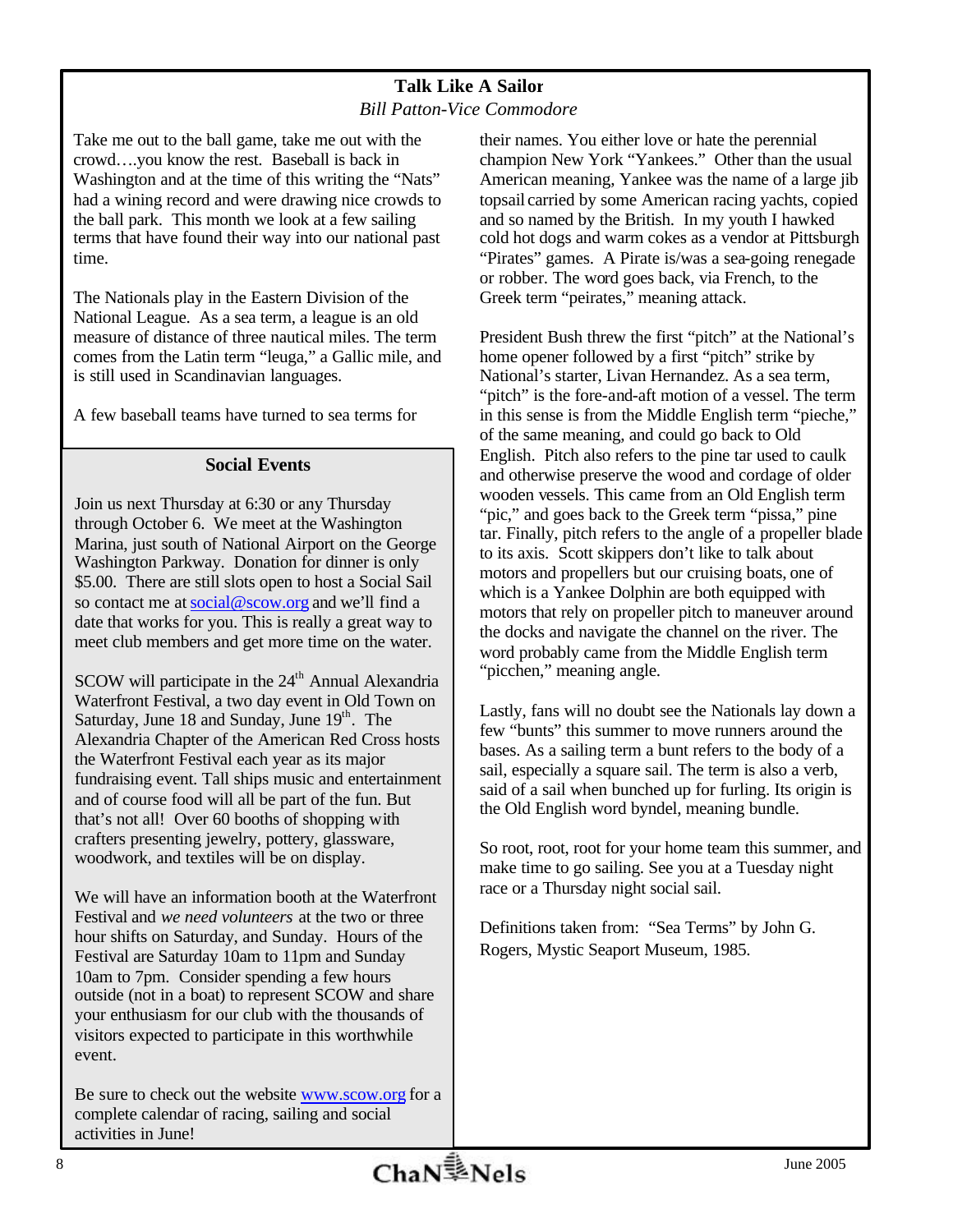# **From the Training desk** *Doug Kelch, Training Director, Training@SCOW.org*

The Training team really hit their stride in May with the completion of the first cruising class, the grand finale for the first Basic sailing class, the intermediate class and the start of the second cruising class.

I was lucky enough to be able to fill-in for a student on a night sail with DeClan Conroy as skipper. The river certainly is a different place at night. We were literally surrounded by big party boats in the Washington channel. One of them has brightly colored changing neon lights all around the water line. Needless to say, the navigation lights were a bit hard to see.

The basic sailing checkout rate was very high with excellent winds and visibility. There were only two students who couldn't make the attempt and two new members with previous experience were there for the attempt as well. – Thanks to Dave Simpson for a well run checkout!

June brings in the most popular time for the basic sailing class with a start after Memorial Day weekend.

There are 6 openings for the August Capsize class available.

There are still about 8 openings in the September basic sailing class so those of you who have an interest should start thinking about committing before the fall rush.

If you are interested email training@SCOW.org.



**Psycho, Tamarisk and Rebecca at the Raft-Up**